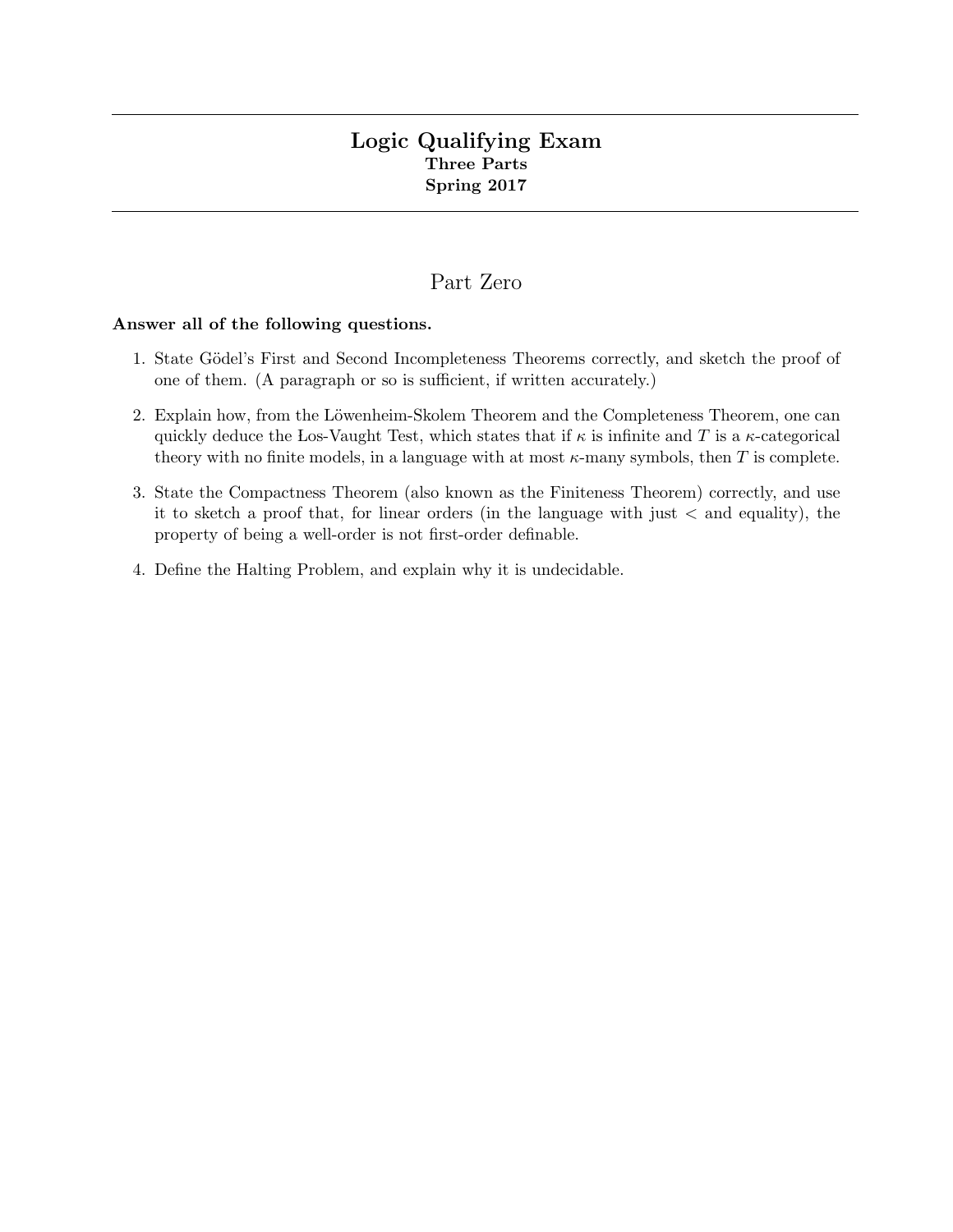### Part One

#### Do four of the following seven problems.

- 1. Let  $S := \{E\}$  be the signature with one binary relation symbol E. For  $n \in \mathbb{N}$ , let  $T_n$  be the S-theory saying that  $E$  is symmetric and irreflexive, and for each point  $p$  there are exactly  $n$ points q with  $pEq.$ 
	- (a) Write down the first-order sentences axiomatizing  $T_n$  for  $n = 0, 1, 2$ .
	- (b) For what *n* is  $T_n$  complete?
- 2. Consider the following statements; prove the ones that are true, and give explicit examples disproving the ones that are not true.
	- If every finite substructure of A satisfies a sentence  $\theta$ , then A satisfies  $\theta$ .
	- Let  $L := \{+, -, 0\}$  be the language of groups. Up to L-isomorphism, there are exactly two L-structures  $\mathcal A$  with  $|A|=4$ .
- 3. Let  $S := \{P\}$  be the signature with one binary function symbol P. Let A be the S-structure with universe  $\mathbb Z$  and  $P^{\mathcal A}(a,b) := a + b$ .
	- (a) What substructures of A are elementarily equivalent to  $A$ ?
	- (b) Does A have any proper elementary substructures? I.e., is A minimal?
- 4. Let S and A be as in the previous problem. Show that for any S-structure B that is elementarily equivalent to  $A$ , there is an elementary embedding from  $A$  to  $B$ ; or give a counterexample. That is, determine whether  $A$  is *prime*.
- 5. Prove that one of the following properties is equivalent to the conjunction of the other two.
	- (a) A countable S-structure  $\mathcal M$  is homogeneous if every partial S-elementary function between finite subsets of M extends to an automorphism of M.
	- (b) A countable S-structure M is universal if for every countable S-structure N that is elementarily equivalent to  $\mathcal{M}$ , there exists an elementary embedding of  $\mathcal N$  into  $\mathcal M$ .
	- (c) A countable S-structure M is *saturated* if for every finite subset  $A \subset M$  and every consistent  $S(A)$ -type  $p(x)$ , there is an element  $b \in M$  that realizes p.
- 6. Let X be a set of S-sentences. Recall that  $Mod(X)$  is the class of all S-structures satisfying all sentences in X. Recall that for a class K of S-structures,  $Th(K)$  is the set of all S-sentences satisfied by all  $S$ -structures in  $K$ . Prove that one of the following properties is equivalent to the conjunction of the other two.
	- (a)  $X$  is complete. That is, for every S-sentence  $\theta$ , at least one of  $\theta$  and  $\neg \theta$  is in X.
	- (b)  $Th(Mod(X)) = X$
	- (c)  $Th(Mod(X))$  is complete.
- 7. Use a Henkin construction to prove the Omitting Type Theorem: Fix a signature S, suppose T is a set of S-sentences,  $p(x)$  is a set of S-formulae with one free variable x, and  $T \cup p(x)$  is satisfiable. Suppose also that p is not isolated modulo T, i.e., no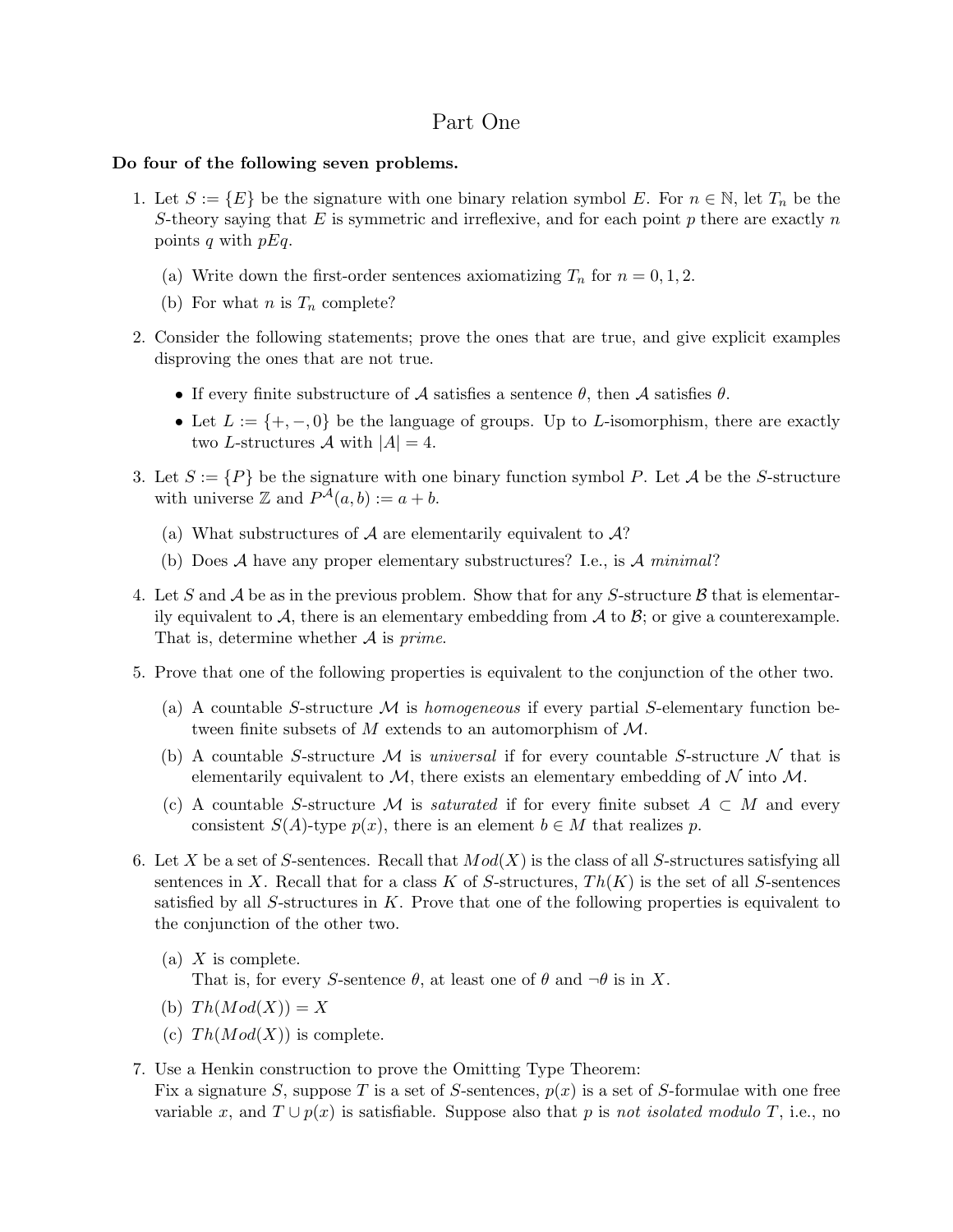finite conjunction of formulae in  $p$  implies all formulae in  $p$  modulo  $T$ : i.e., there do not exist  $\varphi_i(x) \in p(x)$  such that for all  $\psi(x) \in p(x)$ 

$$
T \models (\wedge^{i=n}_{i=1} \varphi_i(x)) \rightarrow \psi(x)
$$

Show that there is an S-structure  $M \models T$  such that no element of M realizes p, i.e., for all  $a \in M$  there is a formula  $\psi(x) \in p(x)$  such that  $M \models \neg \psi(a)$ .

Don't try to do this with Compactness - it won't work.

Part Two appears on the following page.